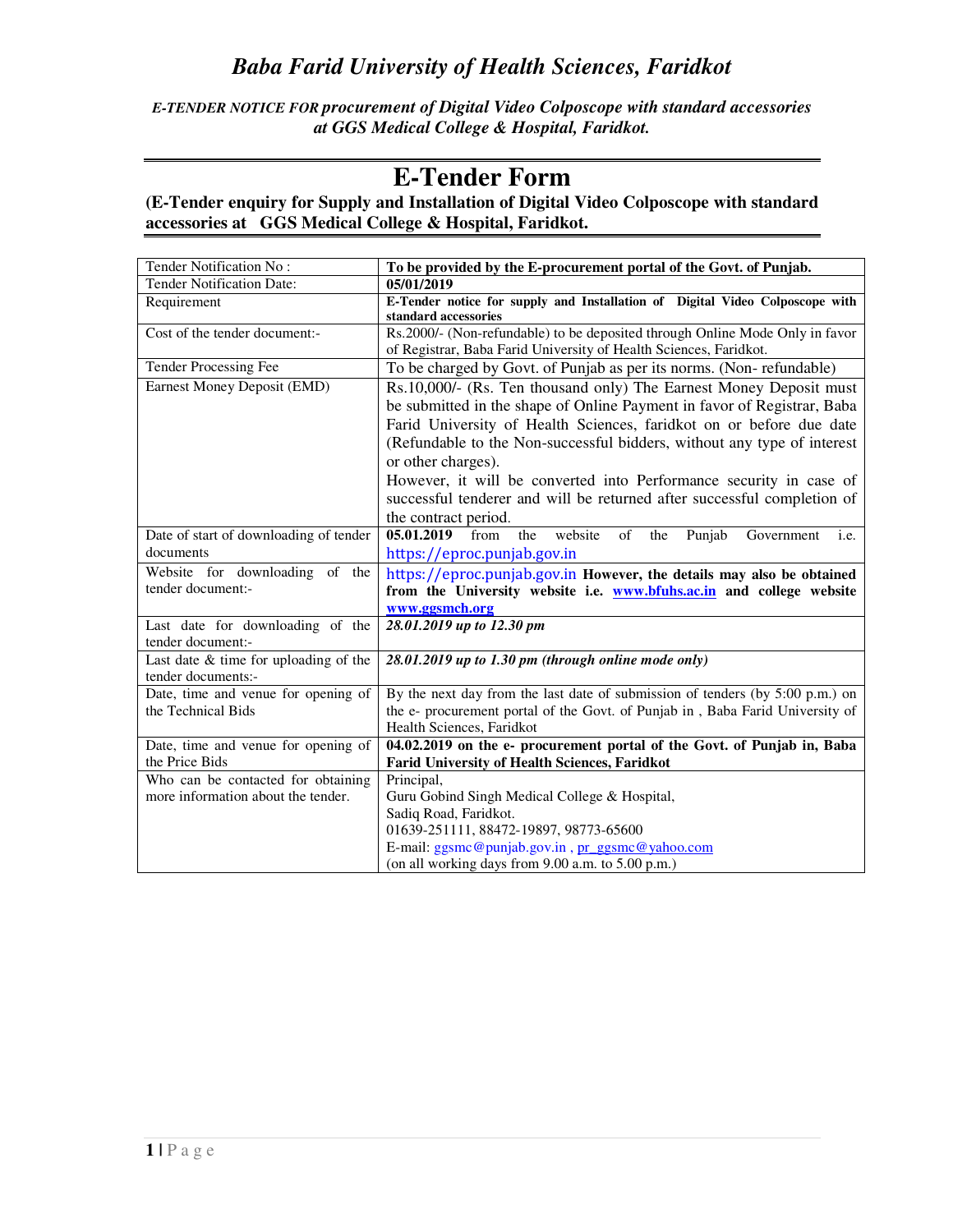*E-TENDER NOTICE FOR procurement of Digital Video Colposcope with standard accessories at GGS Medical College & Hospital, Faridkot.* 

# **NOTICE INVITING E-TENDER**

**E-Tenders** are invited on or before **28.01.2019** from manufacturers or their authorized agents/distributors **for supply and Installation of Digital Video Colposcope with standard accessories required at GGS Medical College & Hospital, Faridkot**. The tender document containing detailed terms & conditions may be downloaded from the E-procurement website of the Punjab Government i.e. https://eproc.punjab.gov.in and its detail may also be seen at the University website www.bfuhs.ac.in and college website www.ggsmch.org

### **TERMS AND CONDITIONS:-**

- 1. The tender must be uploaded on or before the last date/ time of the submission of tender.
- 2. The Tender processing fee should be submitted through Net Banking/Credit card/Online mode only and as per Punjab Govt.
- 3. The **tenders will be opened online** By the next day from the last date of submission of tenders (by 5:00 p.m.) on the e- procurement portal of the Govt. of Punjab in , Baba Farid University of Health Sciences, Faridkot on the website i.e. **https://eproc.punjab.gov.in** at the, Baba Farid University of Health Sciences, Faridkot. The bidder(s) shall be at liberty to be present, in person or through their authorized representative(s) at the time of opening of the tender as specified in the Tender Notice. In case the authorized representatives are to be present, they must furnish the authority letter from the bidder (s), on whose behalf they are representing otherwise they will not be allowed to participate in the process of opening of tender.
- 4. **The Price bids of technically qualified bidders will be opened** on 04.02.2019 at 2.30 p.m. on the website i.e. **https://eproc.punjab.gov.in** at, Baba Farid University of Health Sciences, Faridkot. In case of any change of date and time it will be notified to the technically qualified bidders through E-mail/telephone.
- 5. The Registrar/Principal reserves all rights to accept or reject any or all the tenders without assigning any reason.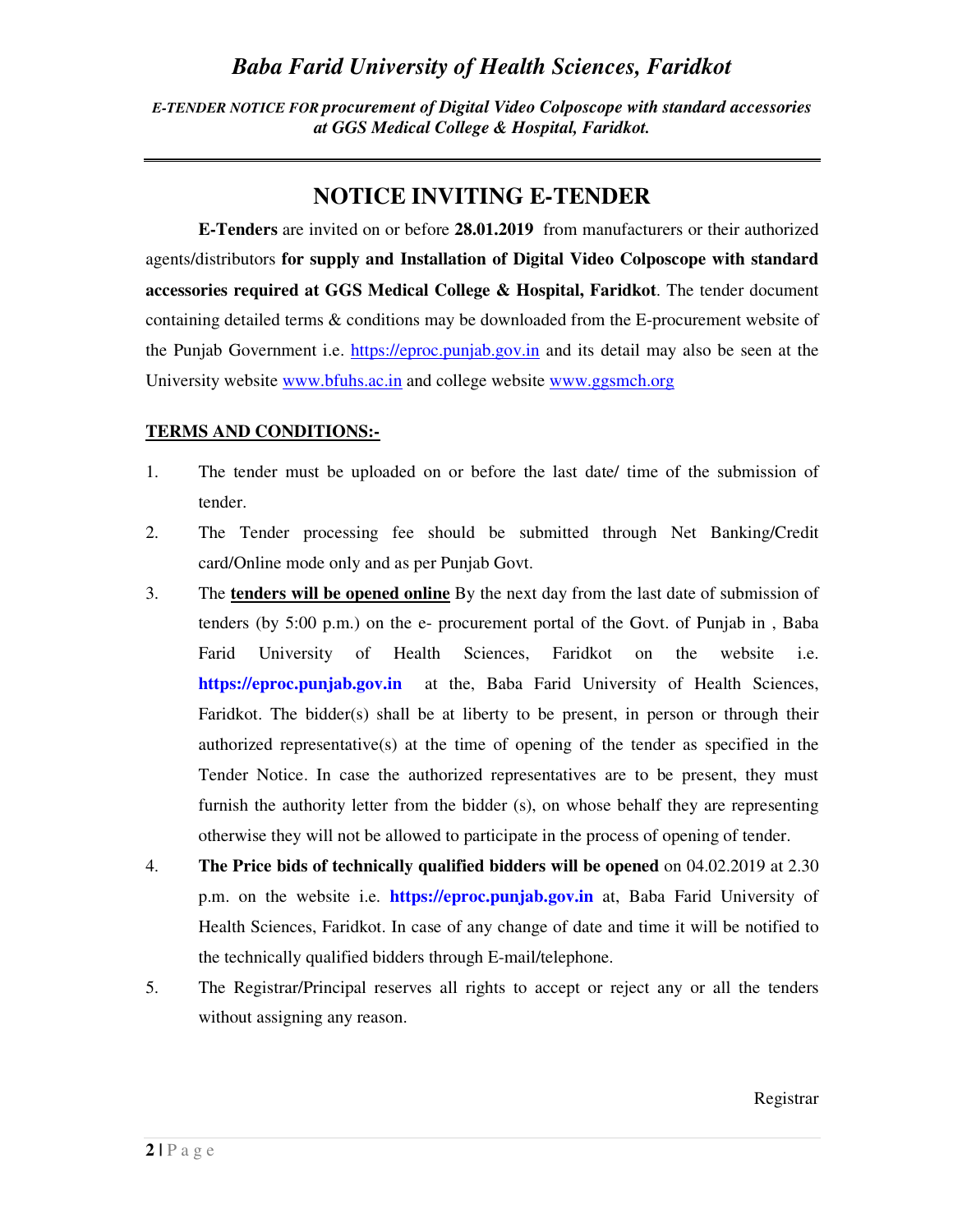*E-TENDER NOTICE FOR procurement of Digital Video Colposcope with standard accessories at GGS Medical College & Hospital, Faridkot.* 

#### **INSTRUCTIONS/ GUIDELINES TO THE TENDERERS**

- 1. The bidder needs to register himself/ herself on **https://eproc.punjab.gov.in** the bidder is also required to obtain Class III digital signature certificates to complete this process.
- 2. Please download the Tender document from the website of e-procurement of the Govt. of Punjab **https://eproc.punjab.gov.in** Please fill all the relevant blanks on all the pages of the tender document sign along with a stamp/ seal all pages and then a scanned copy of the same may be uploaded on the website at the time of submission of the tender document.
- 3. **It should be clearly noted that this tender will be accepted though e-tender mode only.** The tenders submitted through offline mode will not be accepted under any circumstances.
- 4. **Tender Fee :** as per Govt. and should be deposited through online mode only
- 5. **Tender Processing Fee:** as per Punjab Govt. (non-refundable) may be deposited through online mode i.e. Net Banking/ Credit Card/ Debit Card only. The tender processing fee will not be accepted through any other mode.
- 6. **Refundable Earnest Money Deposit (EMD): Rs.10,000/-** to be deposited online mode only in favor of Registrar Baba Farid University of Health Sciences, Faridkot.
- 7. **Upload** signed copy of Technical Bid Compliance Statement **(Annexure-I)**.
- 8. **Upload** an affidavit regarding Non-Black listing as per proforma given at **Annexure-II**  duly attested by an Executive Magistrate or a Notary Public.
- 9. In case the Bidder is Authorized Supplier/Agency, the Authorization Certificate as per the Format given at **Annexure-'III'** (duly filled in), **to be uploaded**.
- 10. In case the Bidder is Authorized Supplier/Agency, an undertaking/certificate issued by their Principal Manufacturer/Supplier that in case dealership/distributorship is withdrawn after supply of the Instruments then the Principal Manufacturer/Supplier will be responsible for Guarantee/Warranty/AMC/CMC of the Equipments/Instruments. **(Annexure – 'IV')**, **to be uploaded**.
- 11. **Upload** details of Bank Account for refund of EMD **(Annexure V).**
- 12. In addition to this, following **documents are to be uploaded** with Technical Bid:
	- i) Details of registration as Company /Firm/ Establishment.
	- ii) Certificate regarding **USFDA / Europe CE / CE as** per in required specifications **standard** in quality.
	- iii) Copy of Certificate of Registration for service Tax/TIN/TAN/PAN/VAT.
	- iv) A certificate from C.A. regarding Annual Turnover with Balance Sheet for the last 3 (three) financial years i.e. 2014-15, 2015-16 & 2016-17.
	- v) Copy of the IT Returns for three financial years i.e. 2014-15, 2015-16 & 2016-17.
- 13. Price should be quoted and **uploaded** only in Excel Sheet proforma at **Annexure-'VI'**.

\*\*\*\*\*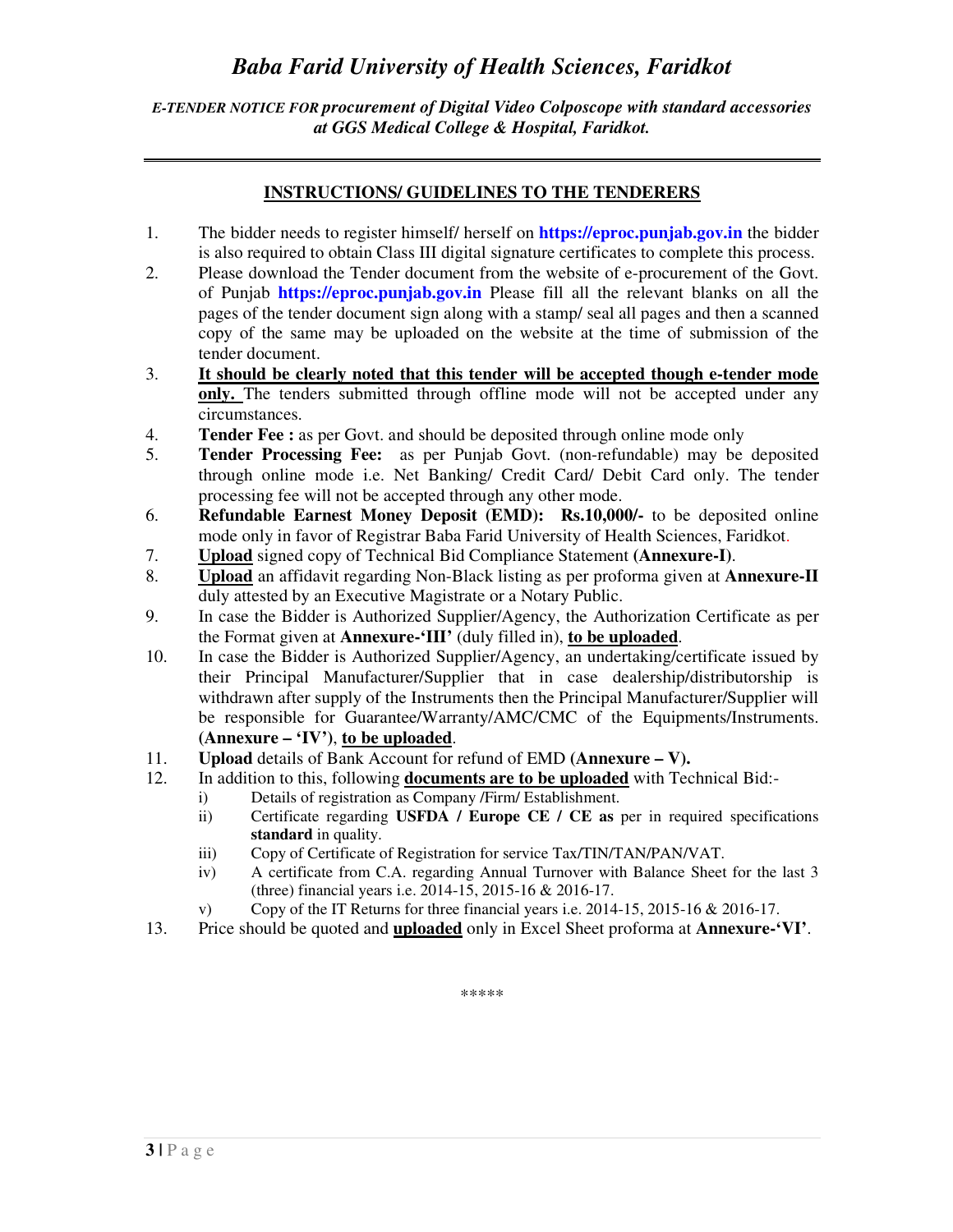*E-TENDER NOTICE FOR procurement of Digital Video Colposcope with standard accessories at GGS Medical College & Hospital, Faridkot.* 

### **LIST OF EQUIPMENTS**

| Sr. | <b>Name of Equipment</b>                              | Approx. Qty.<br>Regd. | <b>Earnest</b><br>Money to be   |  |
|-----|-------------------------------------------------------|-----------------------|---------------------------------|--|
|     |                                                       |                       | Submitted (in<br>$\mathbf{Rs.}$ |  |
|     | Digital Video Colposcope with Standard<br>Accessories | as per requirement    | $10,000/-$                      |  |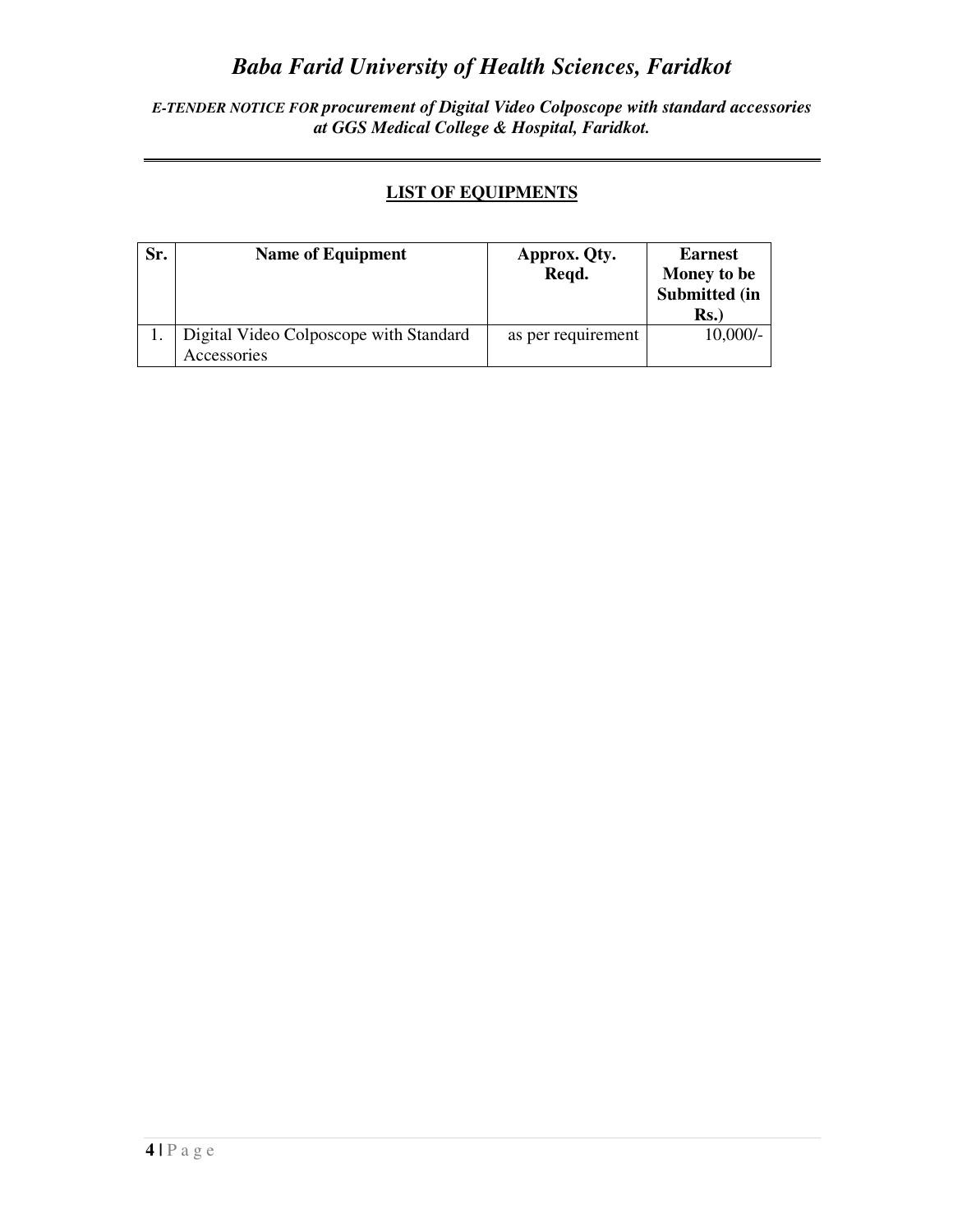#### *E-TENDER NOTICE FOR procurement of Digital Video Colposcope with standard accessories at GGS Medical College & Hospital, Faridkot.*

### **TECHNICAL SPECIFICATIONS**

### **1. Digital Video Colposcope with Standard Accessories**

- With an integrated digital SLR camera and live image viewing
- Convergent optical beams that mimic the human eye for true stereoscopic 3-D visualization with less fatigue
- Working distance is 300mm for optimal Clinical comfort
- Variable fine & gross adjustment permit optimum working height & precision focus
- Adjusting diopter rings for individual eye correction
- Multiple modes of Electronic Green filter for enhanced contrast
- Three step magnification 3.75 x 7.5 x 15x
- Ultra Bright white LED cold light
- Recommended lamp life 25000 hours
- Minimum illumination 0.2 Lux

#### **Multi-function Image processing software with imported Footswitch & Imported capture card for Laptop / Desktop.**

- Integrated Management of View Examination Image capture & Freeze, Recording, Observation, Processing, Saving and printout
- More than 500 inbuilt Reference pictures
- Can be integrated to Lan and HIS]
- Side by side powerful comparison of Colposcopic images
- Statistic Analysis function
- Multi format Report facility
- Colposcopy REID Evaluation

Certificate regarding **USFDA /Europe CE /CE** as per in required specifications **standard** in quality must be uploaded.

#### *GUARANTEE / WARRANTY SHOULD BE CLEARLY MENTIONED*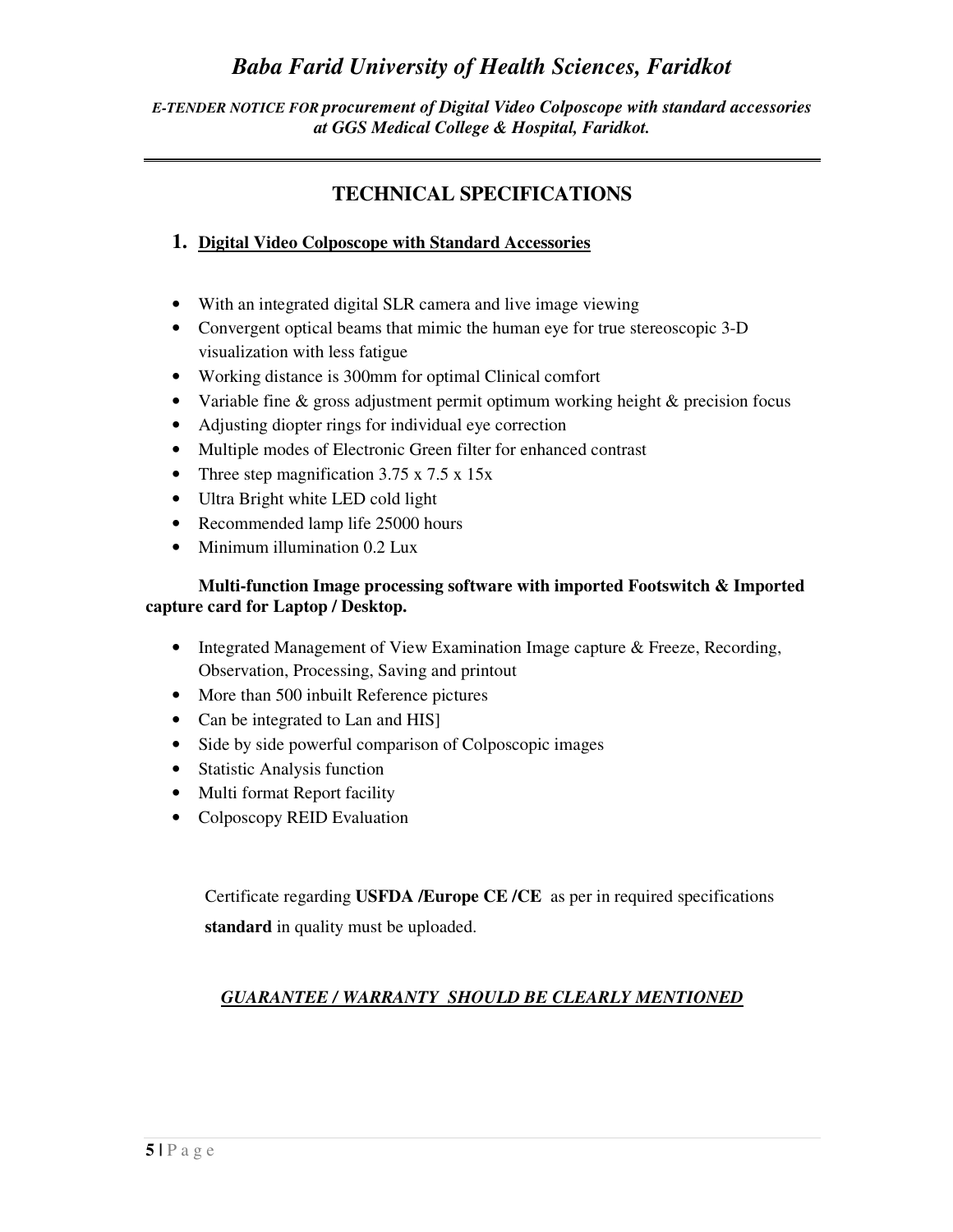#### *E-TENDER NOTICE FOR procurement of Digital Video Colposcope with standard accessories at GGS Medical College & Hospital, Faridkot.*

#### **TERMS AND CONDTIONS**

#### **FOR SUPPLY AND INSTALLATION of DIGITAL VIDEO COLPOSCOPE with STANDARD ACCESSORIES REQUIRED AT GGS MEDICAL COLLEGE & HOSPITAL, FARIDKOT**.

#### **ELIGIBILITY**

- The sole manufacturers of equipments or their authorized agents/distributors may quote their rates.
- In case of Authorized Supplier/Agency/Distributor, the Authorization Certificate as per the Format given at **Annexure-'III**' should be uploaded.
- In case the Tenderer is authorized dealer/supplier an undertaking/certificate issued by their Principle Manufacturer/Supplier that in case dealership/distributorship is withdrawn after supply then the Principle Manufacturer/Supplier will be responsible for Guarantee/Warranty/AMC/CMC. **(Annexure – 'IV')**.
- 1. This institution reserves the right to reject tenders without assigning any reason and increase or decrease the quantity of the articles tendered.
- 2. If the supply is not made within the stipulated period then late delivery charges **@2%** will be imposed on the total amount of Supply Order up to delay of **30 days** and thereafter **@ 4%** for another **30 days** after which Supply Order will be deemed cancelled & security/earnest money will be forfeited and company will be blacklisted for future.
- 3. Payment Terms: 80% Payment will be released after satisfactory Installation and working of the Equipment and balance 20% will be made after 60 days of the Installation and satisfactory working of the equipment.
- 4. In-complete or conditional offers incorporating price variation will not be entertained.
- 5. The firm should have been in existence for at- least **three years** and it should have turn of **Rs.50,00,000/- per year.**
- 6. The successful bidder shall deposit bank guarantee of 10% of the total value of the equipment/s in the shape of Demand Draft only.

\*\*\*\*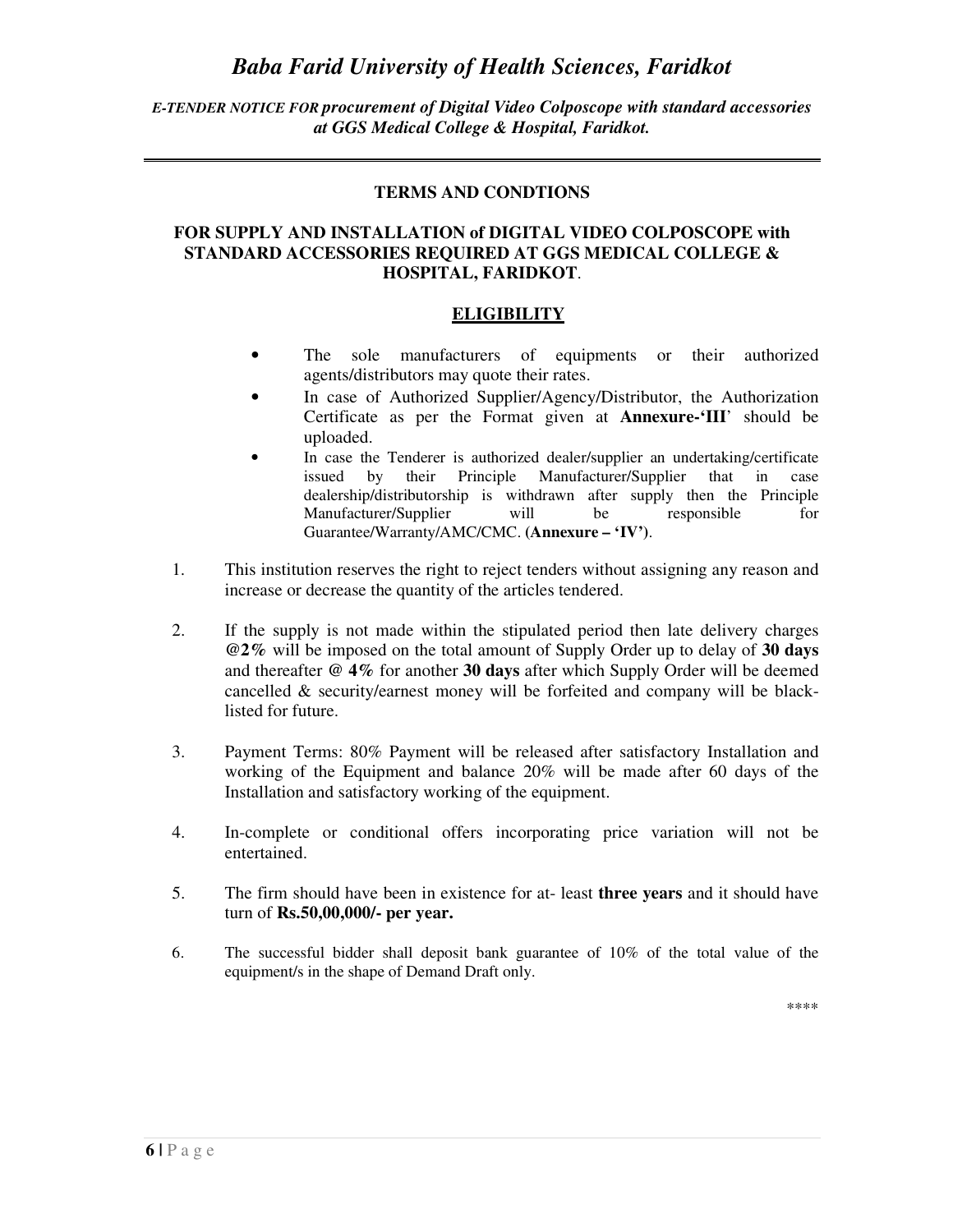#### *E-TENDER NOTICE FOR procurement of Digital Video Colposcope with standard accessories at GGS Medical College & Hospital, Faridkot.*

### **Annexure-I**

#### **TECHNICAL BID COMPLIANCE STATEMENT**

Name and Address of the applicant / firm\_\_\_\_\_\_\_\_\_\_\_\_\_\_\_\_\_\_\_\_\_\_\_\_\_\_\_\_\_\_\_\_\_\_\_\_\_\_\_\_\_\_

#### Specify whether Manufacturer/Dealer/Distributor: \_\_\_\_\_\_\_\_\_\_\_\_\_\_\_\_\_\_\_\_\_\_\_\_\_\_\_\_\_\_\_

| Sr. No.          | <b>Particulars</b>                                                                                        | <b>Remarks</b> |
|------------------|-----------------------------------------------------------------------------------------------------------|----------------|
| 1.               | Tender Fee of Rs.2000/- through Online Mode only on or before due date.                                   | Yes/No         |
| 2.               | Tender Processing fee charged by Punjab Govt. as per their norms. (Non-                                   | Yes/No         |
|                  | refundable).                                                                                              |                |
| 3.               | Earnest Money Rs. 10000/- in favor of Registrar Baba Farid University of                                  | Yes/No         |
|                  | Health Sciences, Faridkot through online mode only.                                                       |                |
| $\overline{4}$ . | Technical Bid Compliance Proforma uploaded (Annexure-I).                                                  | Yes/No         |
| 5.               | Whether an affidavit regarding Non-Black listing as per proforma given at                                 | Yes/No         |
|                  | Annexure-II duly attested by an Executive Magistrate or a Notary Public                                   |                |
|                  | uploaded.                                                                                                 |                |
| 6.               | In case the bidder is Authorized Supplier/Agency, the Authorization Certificate                           | Yes/No         |
|                  | as per the Format given at <b>Annexure-'III'</b> uploaded.                                                |                |
| 7.               | In case the Tenderer is Authorized Supplier/Agency, an undertaking/certificate                            | Yes/No         |
|                  | Principle<br>their<br>Manufacturer/Supplier<br>that<br>by<br>in<br>issued<br>case                         |                |
|                  | dealership/distributorship is withdrawn after supply then the Principle                                   |                |
|                  | Manufacturer/Supplier will be responsible for Guarantee/Warranty/AMC/CMC<br>$(Annexure - 'IV')$ uploaded. |                |
| 8.               | Details of Bank Account for refund of EMD (Annexure - V) uploaded.                                        | Yes/No         |
| $\overline{9}$ . | Price Bid in the prescribed format in Excel Sheet (Annex - VI uploaded.                                   | Yes/No         |
| 10.              | Copy of Certificate of Registration for service Tax/TIN/TAN/PAN uploaded.                                 | Yes/No         |
| 11.              | A certificate from C.A. regarding Annual Turnover with Balance Sheet for the                              | Yes/No         |
|                  | last 3 (three) financial years i.e. 2014-15, 2015-16 and 2016-17 uploaded.                                |                |
| 12.              | Copy of the IT Returns for three financial i.e. 2014-15, 2015-16 and 2016-17                              | Yes/No         |
|                  | uploaded                                                                                                  |                |
| 13.              | Certificate regarding USFDA Only or as per required in specifications                                     | Yes/No         |
|                  | standard in quality.                                                                                      |                |
| 14.              | Fax Number                                                                                                |                |
| 15.              | E-mail ID                                                                                                 |                |

#### **Signature & seal of bidder**

# **Place:**

**Date :** 

**Note**: Please upload Catalogue/Brochure/Pamphlets with complete specifications of each Equipment quoted..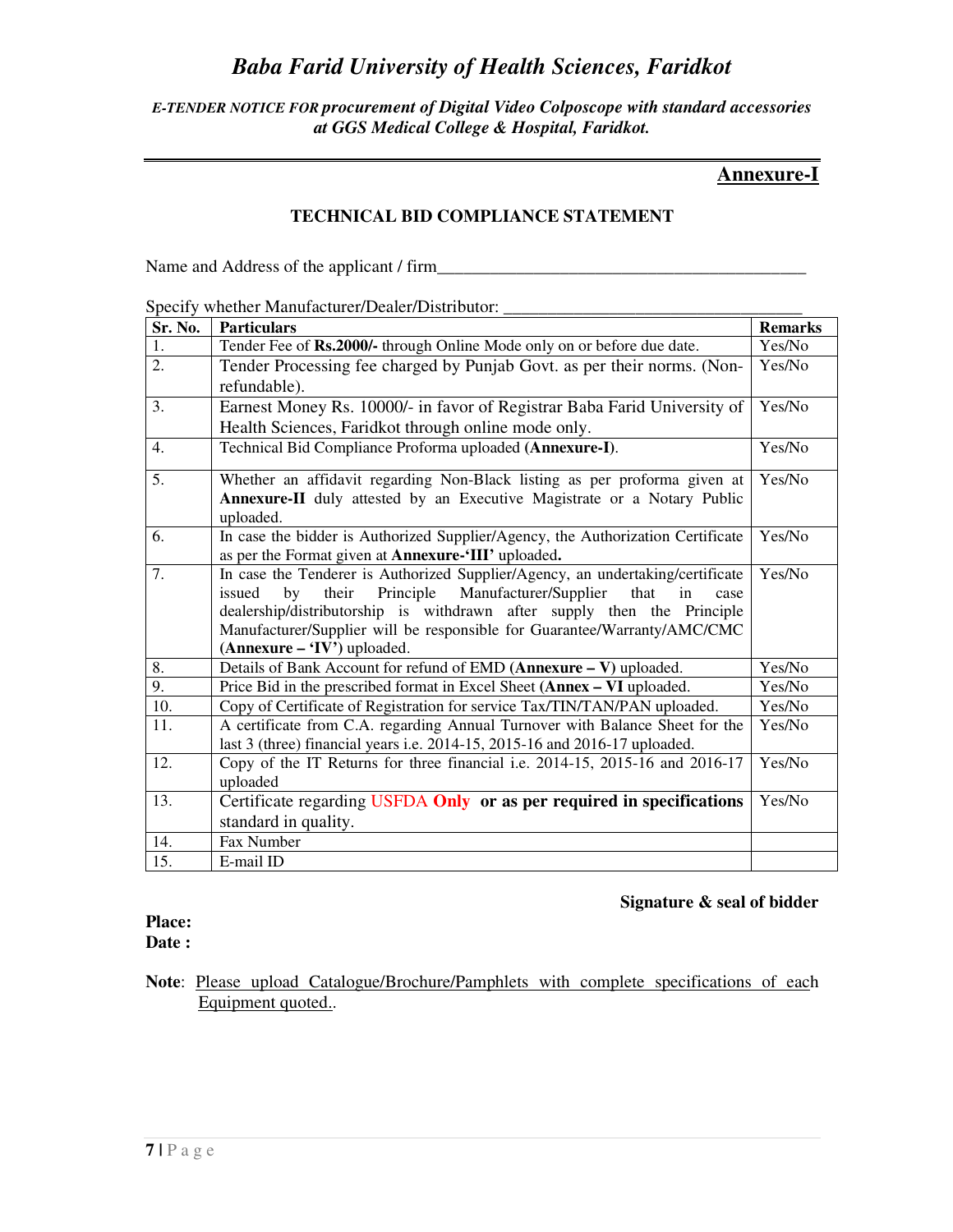*E-TENDER NOTICE FOR procurement of Digital Video Colposcope with standard accessories at GGS Medical College & Hospital, Faridkot.* 

### **Annexure-II**

 **(To be furnished on non-judicial stamp paper worth Rs.100/- duly attested by Executive Magistrate or Notary Public).** 

#### **AFFIDAVIT**

I/We \_\_\_\_\_\_\_\_\_\_\_\_\_\_\_\_\_\_\_\_\_\_\_\_\_\_\_\_\_\_\_\_\_\_\_\_\_\_\_\_\_\_\_\_\_\_\_\_\_\_\_\_\_\_\_\_\_\_

partner/sole proprietor (Strike out which is not applicable) of (Name & Address of Firm) \_\_\_\_\_\_\_\_\_\_\_\_\_\_\_\_\_\_\_\_\_\_\_\_\_\_\_\_\_\_\_\_\_\_\_\_\_ do hereby declare and solemnly affirm:-

- a) That the individual/firm/ companies are **not debarred or black- listed** by any department of Union/ State Government or any autonomous institute.
- b) That no partner or shareholder, directly or indirectly connected with the applicant who has been debarred or blacklisted by any department of Union Govt./State Govt./Autonomous Institute.
- c) And that the terms and conditions for supply and Installation of Equipments at GGSMCH, Faridkot, are acceptable to me/us. I/We shall abide by them in letter and spirit.

Date:

Place:

#### DEPONENT

#### **VERIFICATION**

I/We do hereby solemnly declare and affirm that the above declarations are true and correct to the best of my/our knowledge and beliefs. No part of it is false and nothing has been concealed therein.

Date:

Place:

DEPONENT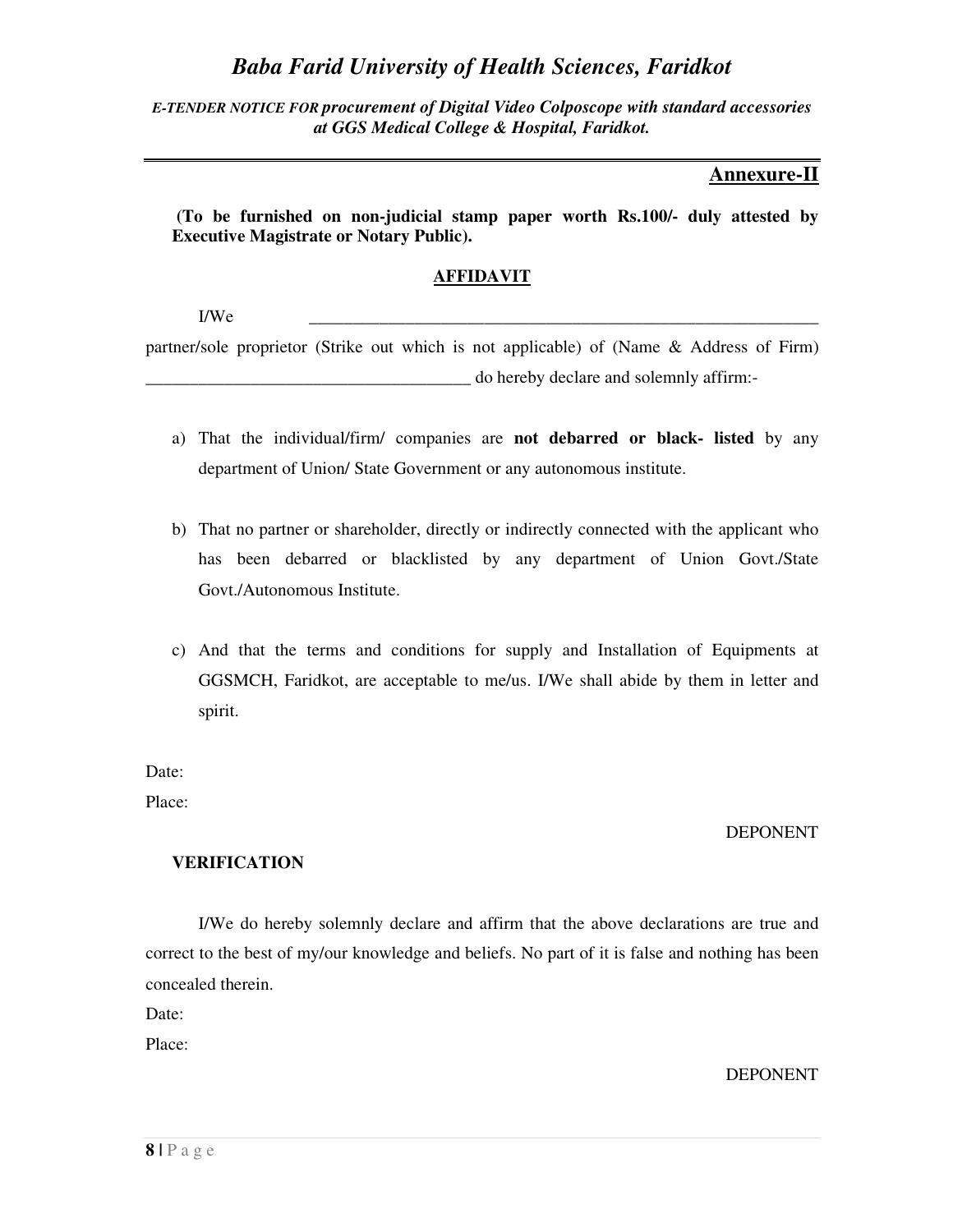#### *E-TENDER NOTICE FOR procurement of Digital Video Colposcope with standard accessories at GGS Medical College & Hospital, Faridkot.*

### **Annexure- III**

#### **MANUFACTURER'S/PRINCIPAL AUTHORIZATION FORM**

TO

 The Registrar Baba Farid University of Health Sciences, Faridkot -151203

 **Ref. No………………………………….. Dated:** 

**Sub: Authorization Certificate in favour of M/s……………………………… for supply of .................................................................................... (Name of equipment)** 

| equipment(s) manufactured by us. |  |  |  |
|----------------------------------|--|--|--|

No company or firm or individual other than M/s……………………….. are authorized to bid, negotiate and conclude the tender formalities in regard to this business against this specific tender.

 We, hereby extend our full guarantee and warranty as per the conditions of tender for the goods offered for supply against this tender by the above firm.

Yours faithfully,

(Name)

For and on behalf of M/s (name of manufacturer/Principal)

**Note: This letter should be signed by a person competent and having authority to sign on behalf of manufacturer, and should be on manufacturer Letter Head and same will be uploaded with Technical Bid.**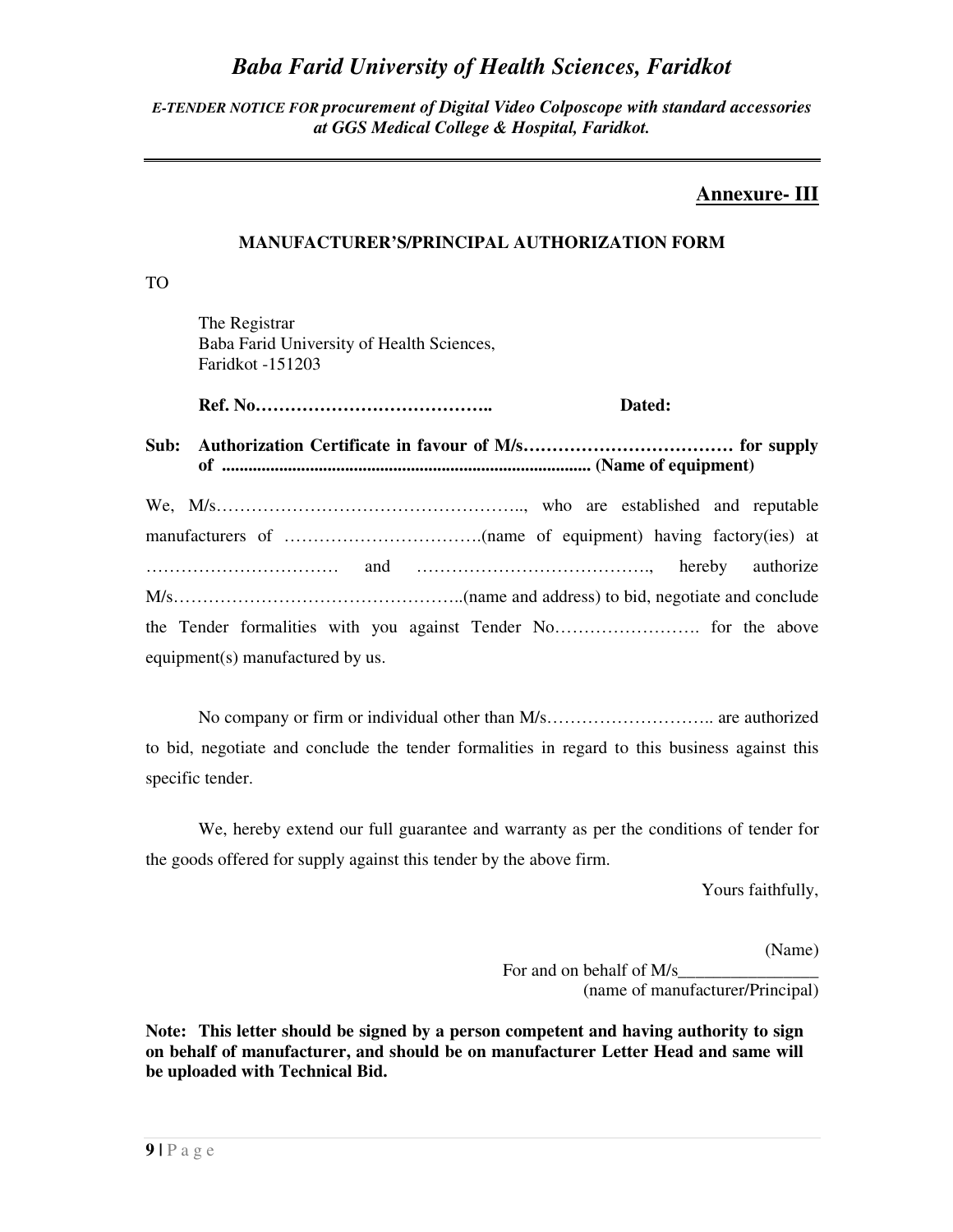#### *E-TENDER NOTICE FOR procurement of Digital Video Colposcope with standard accessories at GGS Medical College & Hospital, Faridkot.*

### **Annexure - IV**

### **UNDERTAKING BY MANUFACTURER/PRINCIPAL SUPPLIER**

TO

 The Registrar Baba Farid University of Health Sciences, Faridkot -151203

 **Ref. No………………………………….. Dated:** 

#### **Sub: Undertaking for after sales service**

We, M/s…………………………………………….., who are established and reputable manufacturers of …………………………….(name of equipment) have authorized M/s…………………………………………..(name and address) to bid, negotiate and conclude the Tender formalities with you against Tender No……………………. for the above equipment(s).

Further, we undertake that in case dealership/distributorship is withdrawn after supply of equipment then we shall be responsible for after sales service till the date of guarantee/warranty of the equipment and afterwards for a period of 10 years.

Yours faithfully,

(Name)

For and on behalf of M/s (Name of manufacturer/Principal)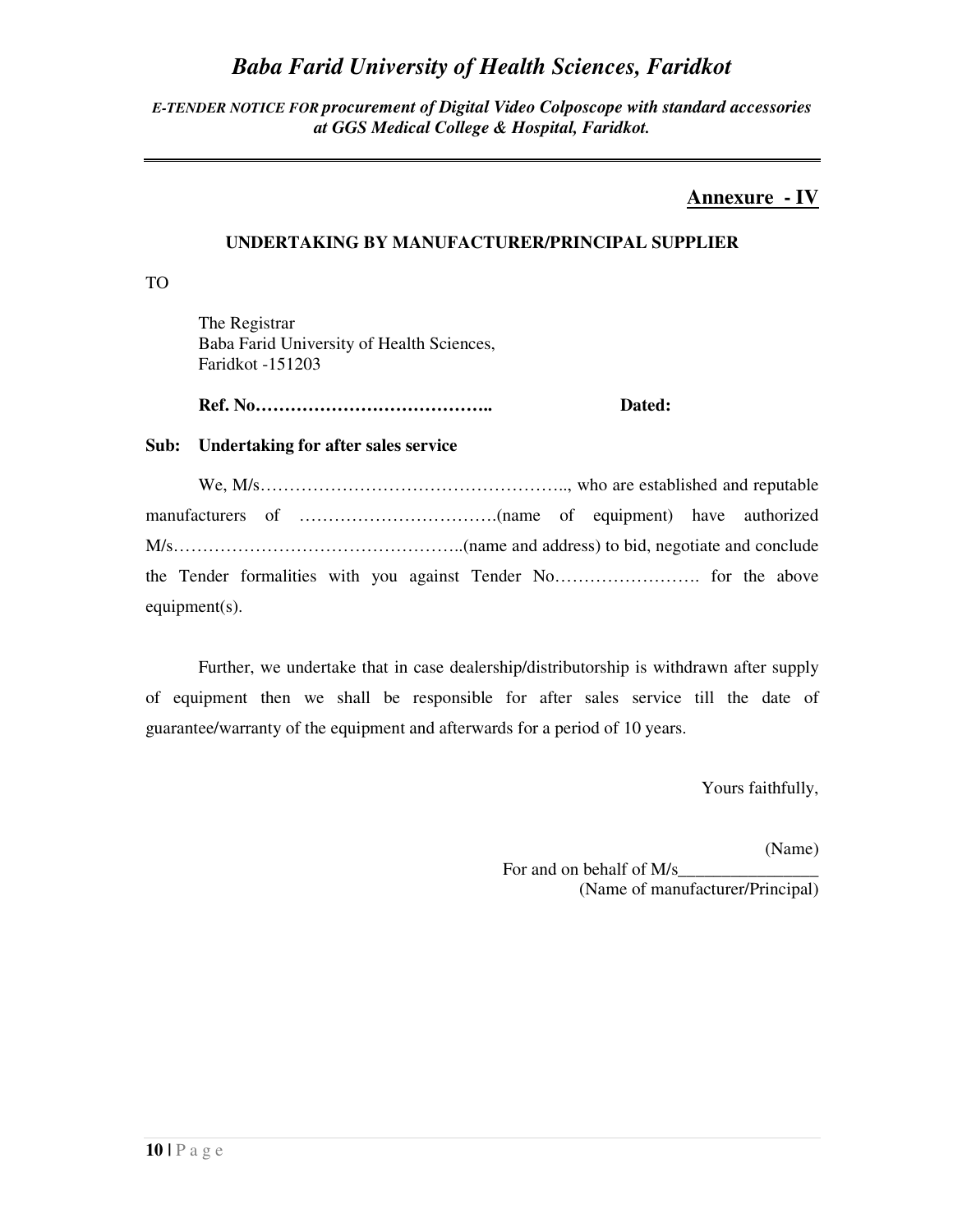*E-TENDER NOTICE FOR procurement of Digital Video Colposcope with standard accessories at GGS Medical College & Hospital, Faridkot.* 

### **Annexure- V**

### **Details of Bank Account of the firm who has deposited EMD**

Name of the firm: \_\_\_\_\_\_\_\_\_\_\_\_\_\_\_\_\_\_\_\_\_\_\_\_\_\_\_\_\_\_\_\_\_\_\_\_\_\_\_\_\_\_\_\_\_

| Sr. No. | <b>Particulars</b>       | <b>Detail</b> |
|---------|--------------------------|---------------|
|         | Account No.              |               |
|         | Name of Bank             |               |
| 3.      | <b>Branch Name</b>       |               |
| 4.      | <b>IFSC Code of Bank</b> |               |
| 5.      | Name of Operator         |               |